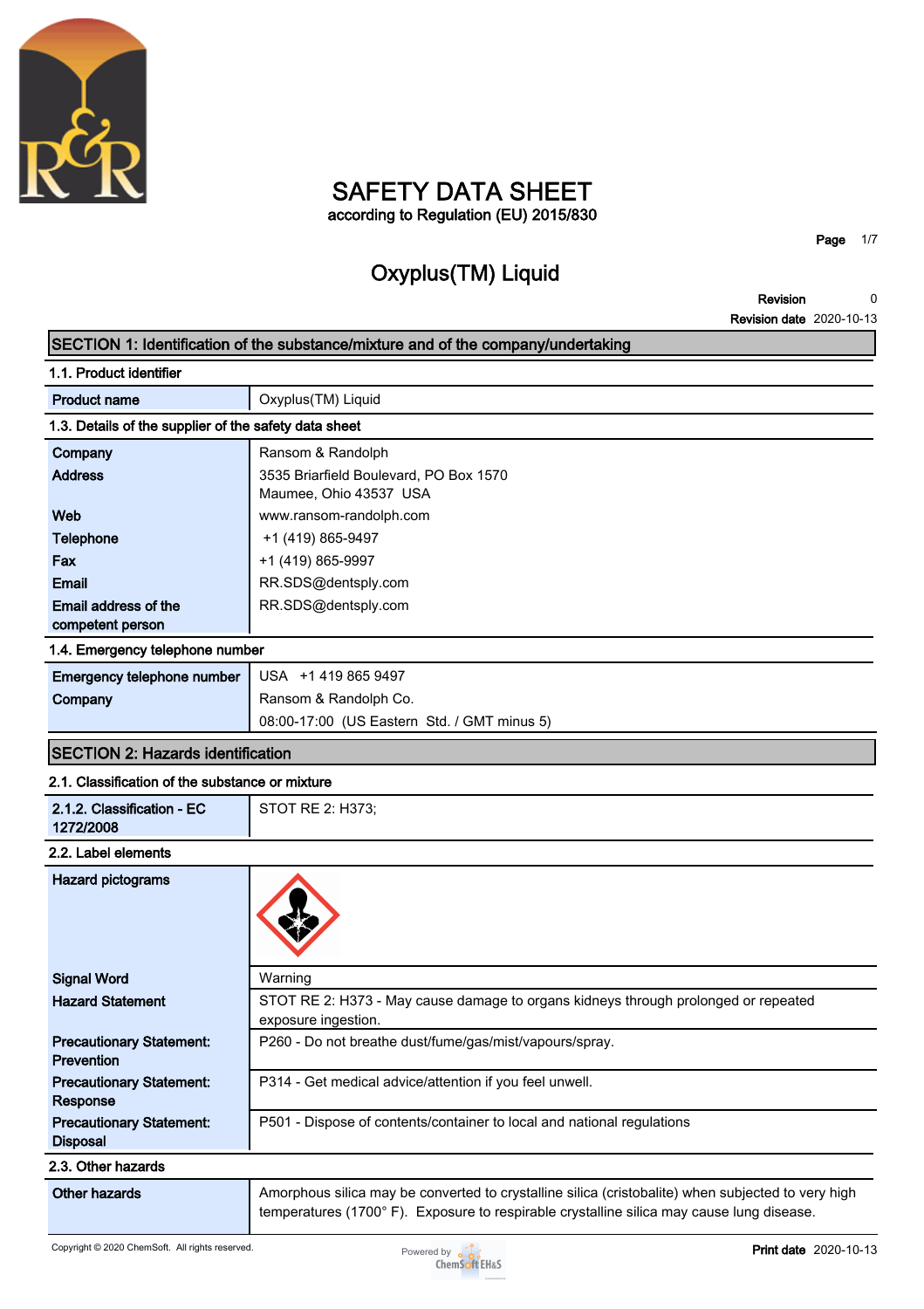**2.3. Other hazards**

**PBT and vPvB assessment. Not applicable.**

#### **SECTION 3: Composition/information on ingredients**

#### **3.2. Mixtures**

#### **EC 1272/2008**

| <b>Chemical Name</b>                           | Index No. | CAS No.               | EC No.                 | <b>REACH Registration</b><br><b>Number</b> | Classification<br>Conc.<br>(%w/w)            |
|------------------------------------------------|-----------|-----------------------|------------------------|--------------------------------------------|----------------------------------------------|
| silica (amorphous)<br>ethylene glycol solution |           | 7631-86-9<br>107-21-1 | 231-545-4<br>203-473-3 |                                            | 20 - 30%<br>1 - 10% Acute Tox. 4: H302; STOT |
| (Ethane-1,2-diol particulate)                  |           |                       |                        |                                            | RE 2: H373;                                  |

## **SECTION 4: First aid measures**

## **4.1. Description of first aid measures**

| Inhalation          | Move the exposed person to fresh air. If breathing is difficult give oxygen. If breathing stops,<br>provide artificial respiration. Seek medical attention.                             |
|---------------------|-----------------------------------------------------------------------------------------------------------------------------------------------------------------------------------------|
| Eye contact         | Rinse immediately with plenty of water for 15 minutes holding the eyelids open. Seek medical<br>attention if irritation or symptoms persist.                                            |
| <b>Skin contact</b> | Remove contaminated clothing. Wash off immediately with plenty of soap and water. Seek medical<br>attention if irritation or symptoms persist. Wash contaminated clothing before reuse. |
| Ingestion           | IF SWALLOWED: Call a POISON CENTER/doctor/ 800.222.1222 /if you feel unwell. DO NOT<br><b>INDUCE VOMITING.</b>                                                                          |
|                     | 4.2. Most important symptoms and effects, both acute and delayed                                                                                                                        |
| Inhalation          | Inhalation may cause coughing, tightness of the chest and irritation of the respiratory system.                                                                                         |
| Eye contact         | May cause irritation to skin and eyes.                                                                                                                                                  |

|                     | 4.3. Indication of any immediate medical attention and special treatment needed |
|---------------------|---------------------------------------------------------------------------------|
| Ingestion           | HARMFUL OR FATAL IF SWALLOWED. CAN ENTER LUNGS AND CAUSE DAMAGE.                |
| <b>Skin contact</b> | Avoid prolonged or repeated exposure.                                           |

**Ingestion If swallowed, seek medical advice immediately and show this container or label.**

**SECTION 5: Firefighting measures**

## **5.1. Extinguishing media**

**Use as appropriate: Carbon dioxide (CO2), Dry chemical, Foam.**

## **5.2. Special hazards arising from the substance or mixture**

**Burning produces irritating, toxic and obnoxious fumes.**

## **5.3. Advice for firefighters**

**Self-contained breathing apparatus. Wear protective clothing.**

## **SECTION 6: Accidental release measures**

## **6.1. Personal precautions, protective equipment and emergency procedures**

| Avoid contact with skin. Ensure adequate ventilation of the working area. Wear suitable protective |
|----------------------------------------------------------------------------------------------------|
| equipment.                                                                                         |

**CONTAINS MATERIAL WHICH MAY CAUSE kidneys DAMAGE (BASED ON ANIMAL DATA).**

## **6.2. Environmental precautions**

**Do not allow product to enter drains. Prevent further spillage if safe.**

## **6.3. Methods and material for containment and cleaning up**

**Absorb with inert, absorbent material. Transfer to suitable, labelled containers for disposal. Clean** 

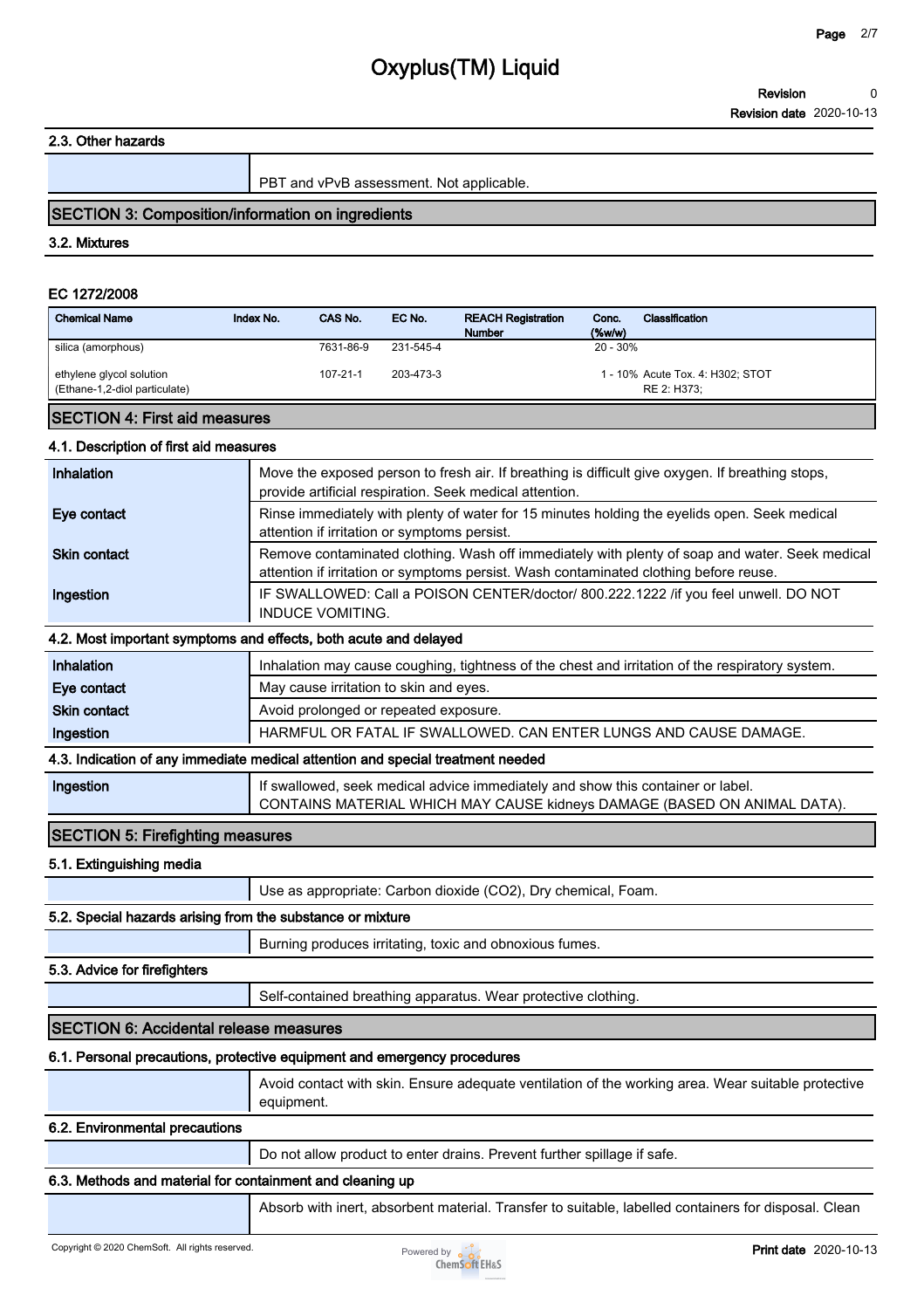#### **6.3. Methods and material for containment and cleaning up**

#### **spillage area thoroughly with plenty of water.**

## **SECTION 7: Handling and storage**

### **7.1. Precautions for safe handling**

**Avoid contact with eyes and skin. Ensure adequate ventilation of the working area. Do NOT reuse empty containers.**

#### **7.2. Conditions for safe storage, including any incompatibilities**

**Keep in a cool, dry, well ventilated area. Keep containers tightly closed.**

## **7.3. Specific end use(s)**

**Restricted to professional users.**

### **SECTION 8: Exposure controls/personal protection**

#### **8.1. Control parameters**

#### **8.1.1. Exposure Limit Values**

| ethylene glycol solution      | WEL 8-hr limit ppm: -        | WEL 8-hr limit mg/m3: 10       |
|-------------------------------|------------------------------|--------------------------------|
| (Ethane-1,2-diol particulate) |                              |                                |
|                               | WEL 15 min limit ppm: -      | WEL 15 min limit mg/m3: -      |
|                               | WEL 8-hr limit mg/m3 total - | WEL 15 min limit mg/m3 total - |
|                               | inhalable dust:              | inhalable dust:                |
|                               | WEL 8-hr limit mg/m3 total - | WEL 15 min limit mg/m3 total - |
|                               | respirable dust:             | respirable dust:               |
| ethylene glycol solution      | WEL 8-hr limit ppm: 20       | WEL 8-hr limit mg/m3: 52       |
| (Ethane-1,2-diol vapour)      |                              |                                |
|                               | WEL 15 min limit ppm: 40     | WEL 15 min limit mg/m3: 104    |
|                               | WEL 8-hr limit mg/m3 total - | WEL 15 min limit mg/m3 total - |
|                               | inhalable dust:              | inhalable dust:                |
|                               | WEL 8-hr limit mg/m3 total - | WEL 15 min limit mg/m3 total - |
|                               | respirable dust:             | respirable dust:               |

#### **8.2. Exposure controls**

| 8.2.1. Appropriate engineering<br>controls         | Ensure adequate ventilation of the working area.              |
|----------------------------------------------------|---------------------------------------------------------------|
| 8.2.2. Individual protection                       | Wear chemical protective clothing.                            |
| measures                                           |                                                               |
| Eye / face protection                              | Approved safety goggles.                                      |
| Skin protection -                                  | Chemical resistant gloves (PVC).                              |
| Handprotection                                     |                                                               |
| <b>Respiratory protection</b>                      | Self-contained breathing apparatus. Wear protective clothing. |
| <b>SECTION 9: Physical and chemical properties</b> |                                                               |

#### **9.1. Information on basic physical and chemical properties**

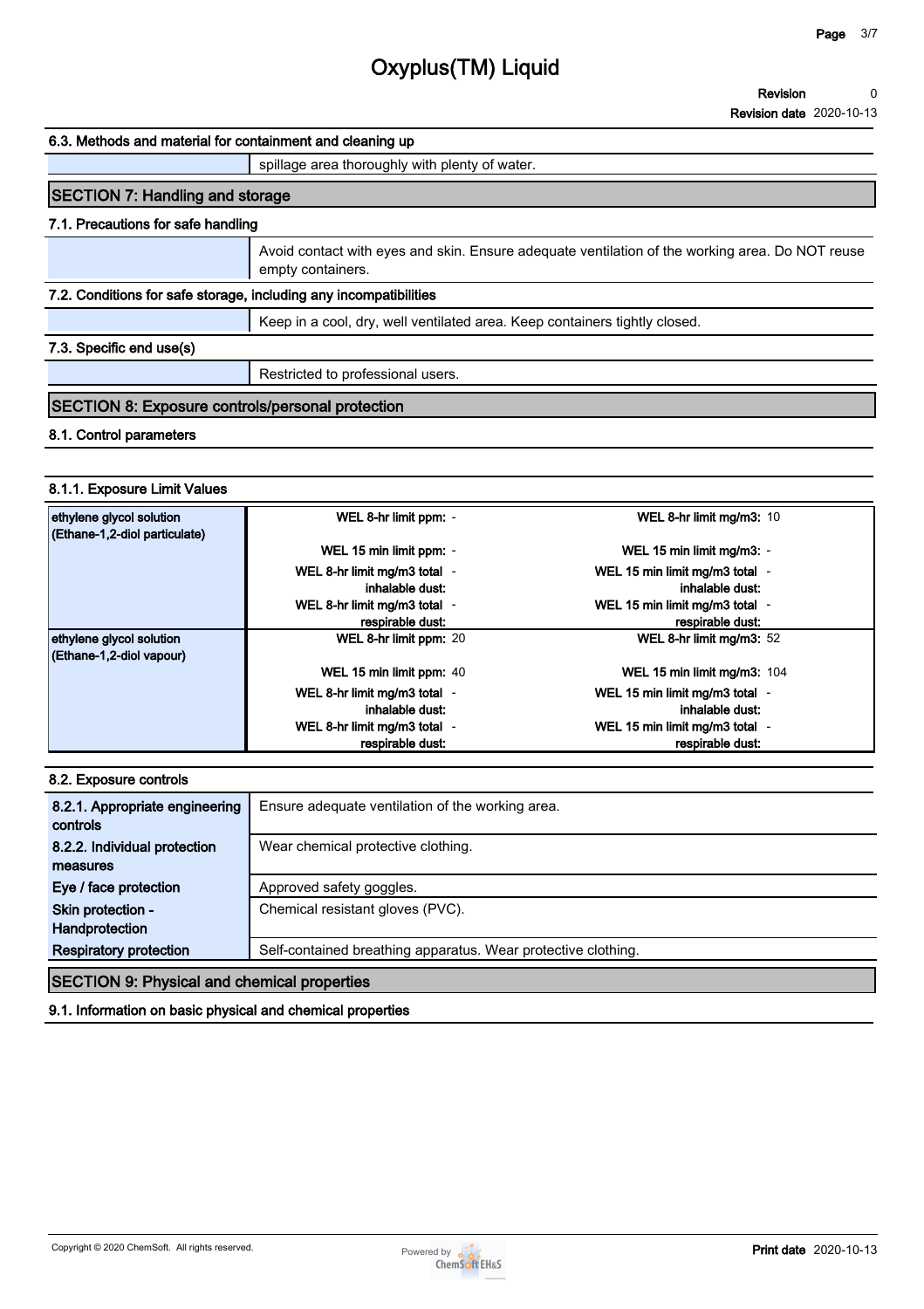### **9.1. Information on basic physical and chemical properties**

| Appearance                                   | Liquid                            |
|----------------------------------------------|-----------------------------------|
|                                              | <b>Colour</b> Colourless          |
|                                              | Odour   Odourless                 |
| Odour threshold   Not applicable.            |                                   |
|                                              | pH Not applicable.                |
|                                              | Melting point   No data available |
| Freezing Point Not required                  |                                   |
| Initial boiling point $\vert$ = 100 °C       |                                   |
|                                              | Flash point No data available     |
| Evaporation rate $\vert \leq$                |                                   |
| Flammability (solid, gas) Not applicable.    |                                   |
| Vapour pressure   Not applicable.            |                                   |
|                                              | Vapour density   Not applicable.  |
|                                              | Fat Solubility Not applicable.    |
| Partition coefficient   Not applicable.      |                                   |
| Autoignition temperature   No data available |                                   |
|                                              | Viscosity   No data available     |
| Explosive properties   Not applicable.       |                                   |
| Oxidising properties No data available       |                                   |
| Solubility                                   | Soluble in water                  |

## **9.2. Other information**

|                                         | <b>Conductivity</b> Not applicable. |
|-----------------------------------------|-------------------------------------|
| Surface tension Not applicable.         |                                     |
| Specific gravity $= 1.25$               |                                     |
|                                         | Gas group Not applicable.           |
| Benzene Content Not applicable.         |                                     |
|                                         | Lead content Not applicable.        |
| VOC (Volatile organic   Not applicable. |                                     |
| compounds)                              |                                     |
|                                         |                                     |

## **SECTION 10: Stability and reactivity**

| 10.1. Reactivity                                                                                                                    |                                                                                                                                |
|-------------------------------------------------------------------------------------------------------------------------------------|--------------------------------------------------------------------------------------------------------------------------------|
|                                                                                                                                     | Not applicable.                                                                                                                |
| 10.2. Chemical stability                                                                                                            |                                                                                                                                |
|                                                                                                                                     | Stable under normal conditions.                                                                                                |
| 10.3. Possibility of hazardous reactions                                                                                            |                                                                                                                                |
|                                                                                                                                     | ethylene glycol CAS 107-21-1. mixing water and acids must be supervised, due to large amounts<br>of heat produced.             |
| 10.4. Conditions to avoid                                                                                                           |                                                                                                                                |
|                                                                                                                                     | Avoid sparks, flames, heat and sources of ignition. Direct sunlight.                                                           |
| 10.5. Incompatible materials                                                                                                        |                                                                                                                                |
|                                                                                                                                     | Avoid contact with: Acids, Bases, Oxidising agents.                                                                            |
| 10.6. Hazardous decomposition products                                                                                              |                                                                                                                                |
|                                                                                                                                     | Hazardous decomposition products. Carbon dioxide (CO2). VOC (Volatile organic compounds).<br>may be formed in fire conditions. |
| $\mathsf{\mathsf{I}\mathsf{C}\mathsf{E}\mathsf{C}\mathsf{T}\mathsf{I}\mathsf{O}\mathsf{N}\mathsf{I}}$ 11. Toxicological information |                                                                                                                                |

## **SECTION 11: Toxicological information**

## **11.1. Information on toxicological effects**

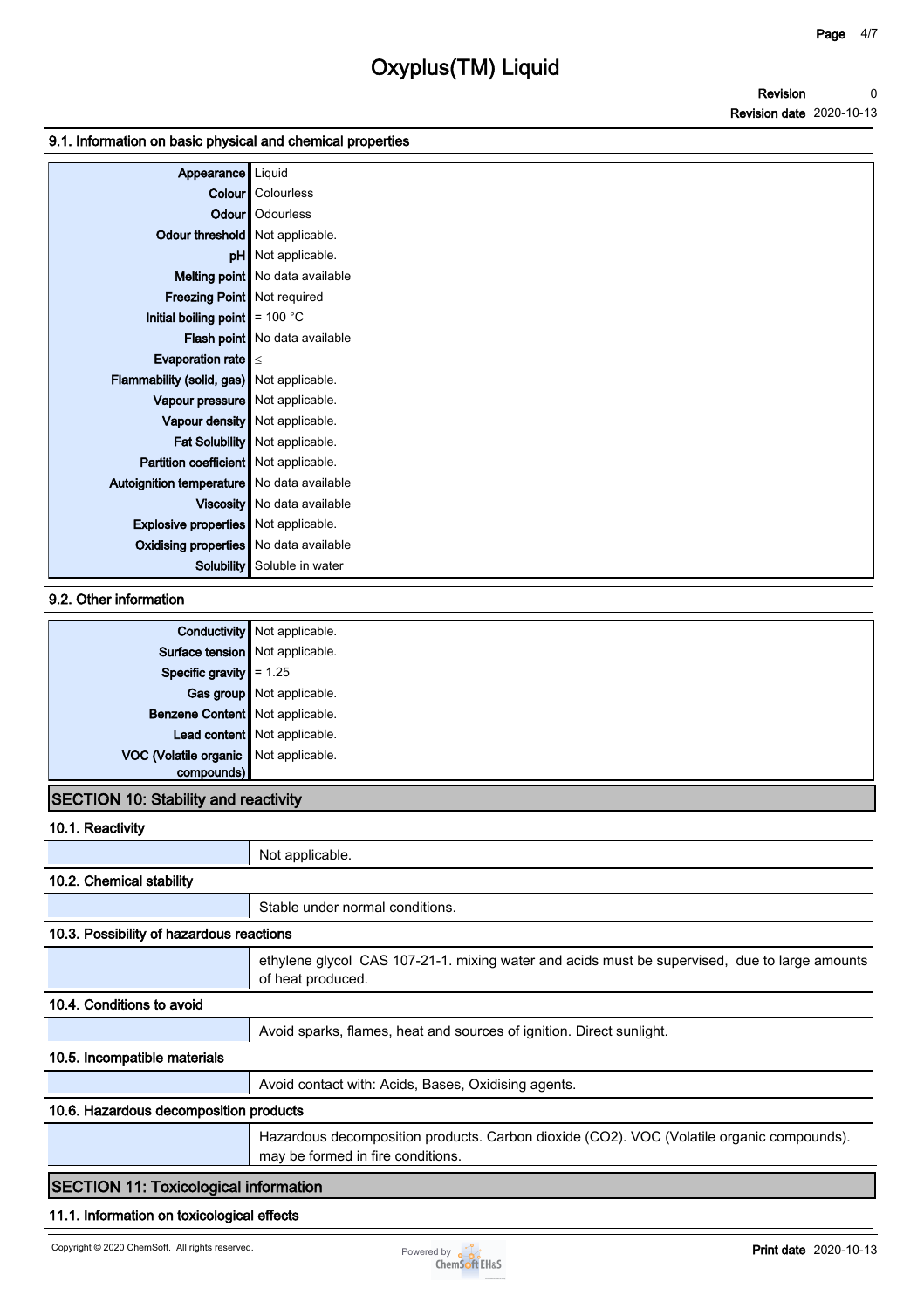| 11.1. Information on toxicological effects    |                                                                                                                                                                 |
|-----------------------------------------------|-----------------------------------------------------------------------------------------------------------------------------------------------------------------|
| Skin corrosion/irritation                     | May cause irritation to skin.                                                                                                                                   |
| Serious eye damage/irritation                 | Eyes: Contact may cause irritation with redness and tearing.                                                                                                    |
| Respiratory or skin<br>sensitisation          | No sensitizaton effects reported.                                                                                                                               |
| Carcinogenicity                               | Based on available data, the classification criteria are not met.                                                                                               |
| Repeated or prolonged<br>exposure             | Inhalation is irritating to the respiratory tract and may cause damage to the central nervous system.                                                           |
|                                               | (POSSIBLE) BIRTH DEFECT HAZARD - (CONTAINS MATERIAL THAT) MAY CAUSE BIRTH<br>DEFECTS (BASED ON ANIMAL DATA). ethylene glycol CAS 107-21-1.                      |
| 11.1.4. Toxicological Information             |                                                                                                                                                                 |
|                                               | Ingestion may cause nausea and vomiting. May cause irritation to mucous membranes. May cause<br>drowsiness or dizziness. May cause damage to liver and kidneys. |
|                                               | Acute inhalation - Systemic effects. May cause irritation to mucous membranes. May cause<br>irritation to respiratory system. May cause dizziness and headache. |
| 11.1.12. Mixture versus substance information |                                                                                                                                                                 |
|                                               | ethylene glycol CAS 107-21-1. Inhalation Rat LC50/4 h = > 200mg/m3. Dermal Rabbit LD50 =<br>>3500 mg/kg. Oral Rat LD50 = 50-7712 mg/kg.                         |
| <b>SECTION 12: Ecological information</b>     |                                                                                                                                                                 |
| 12.2. Persistence and degradability           |                                                                                                                                                                 |
|                                               | Readily biodegradable.                                                                                                                                          |
| 12.3. Bioaccumulative potential               |                                                                                                                                                                 |
|                                               |                                                                                                                                                                 |
| <b>Partition coefficient</b>                  |                                                                                                                                                                 |
|                                               | Oxyplus(TM) Liquid Not applicable.                                                                                                                              |
|                                               |                                                                                                                                                                 |
| 12.4. Mobility in soil                        |                                                                                                                                                                 |
|                                               | ethylene glycol CAS 107-21-1. high.                                                                                                                             |
| 12.5. Results of PBT and vPvB assessment      |                                                                                                                                                                 |
|                                               | Not required.                                                                                                                                                   |
|                                               |                                                                                                                                                                 |
| Toxicity (T-):                                | ethylene glycol CAS 107-21-1. Daphnia EC50/48h = 46300 mg/l. Algae EC50/72h = 6500 - 13000<br>mg/l. Fathead minnows LC50/96h = 49000 to 57000 mg/L.             |
| 12.6. Other adverse effects                   |                                                                                                                                                                 |
|                                               | not expected.                                                                                                                                                   |
| <b>SECTION 13: Disposal considerations</b>    |                                                                                                                                                                 |
| <b>General information</b>                    |                                                                                                                                                                 |
|                                               | Dispose of in compliance with all local and national regulations.                                                                                               |
|                                               |                                                                                                                                                                 |
| Disposal of packaging                         | Containers must be recycled in compliance with national legislation and environmental regulations.                                                              |
| <b>SECTION 14: Transport information</b>      |                                                                                                                                                                 |
| 14.1. UN number                               |                                                                                                                                                                 |
|                                               | The product is not classified as dangerous for carriage.                                                                                                        |
| 14.2. UN proper shipping name                 |                                                                                                                                                                 |

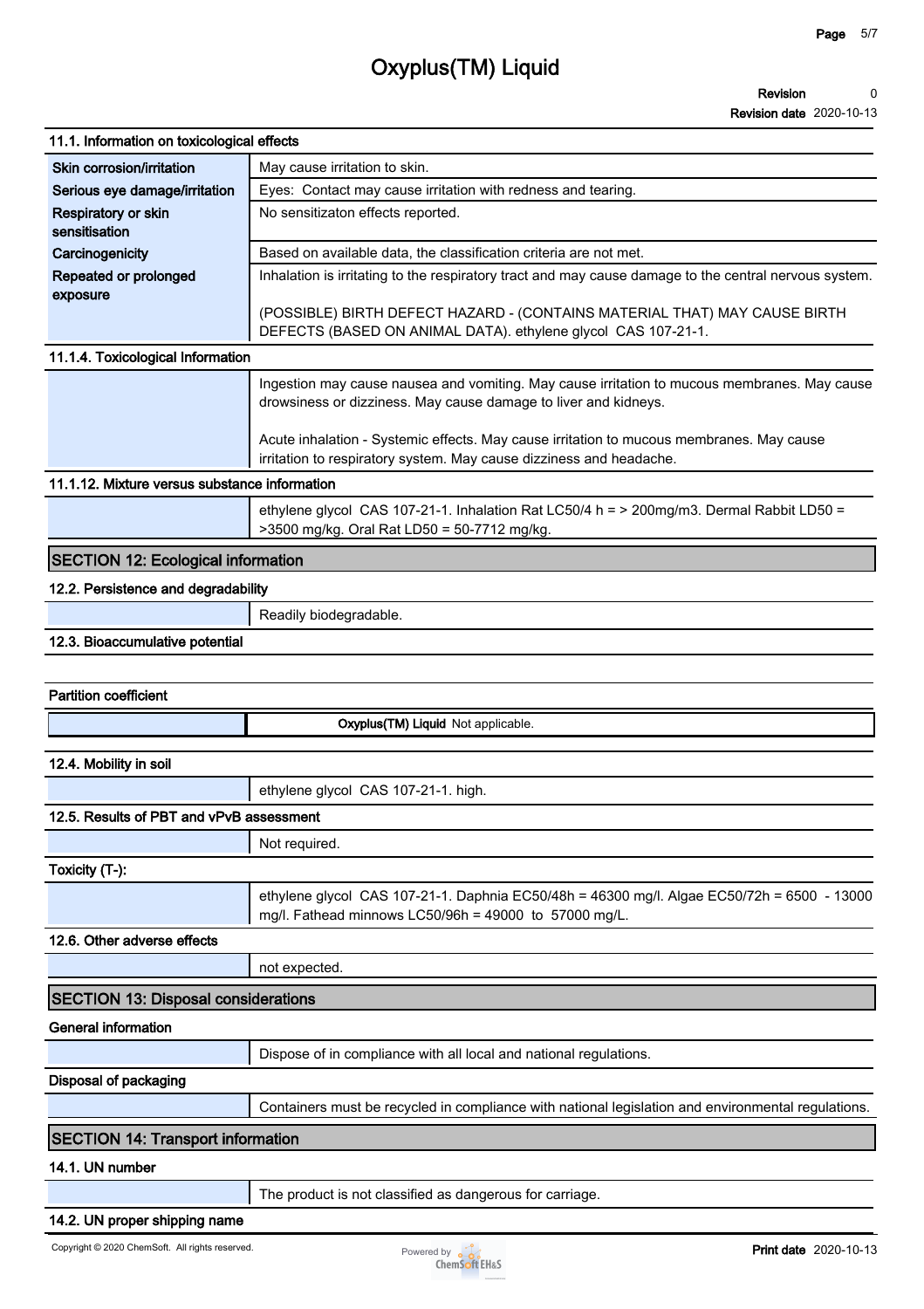| 14.2. UN proper shipping name             |                                                                                                                                                                                                                                                                                  |
|-------------------------------------------|----------------------------------------------------------------------------------------------------------------------------------------------------------------------------------------------------------------------------------------------------------------------------------|
|                                           | The product is not classified as dangerous for carriage.                                                                                                                                                                                                                         |
| 14.3. Transport hazard class(es)          |                                                                                                                                                                                                                                                                                  |
|                                           | The product is not classified as dangerous for carriage.                                                                                                                                                                                                                         |
| 14.4. Packing group                       |                                                                                                                                                                                                                                                                                  |
|                                           | The product is not classified as dangerous for carriage.                                                                                                                                                                                                                         |
| 14.5. Environmental hazards               |                                                                                                                                                                                                                                                                                  |
|                                           | The product is not classified as dangerous for carriage.                                                                                                                                                                                                                         |
| 14.6. Special precautions for user        |                                                                                                                                                                                                                                                                                  |
|                                           | The product is not classified as dangerous for carriage.                                                                                                                                                                                                                         |
|                                           | 14.7. Transport in bulk according to Annex II of MARPOL 73/78 and the IBC Code                                                                                                                                                                                                   |
|                                           | The product is not classified as dangerous for carriage.                                                                                                                                                                                                                         |
| <b>SECTION 15: Regulatory information</b> |                                                                                                                                                                                                                                                                                  |
|                                           | 15.1. Safety, health and environmental regulations/legislation specific for the substance or mixture                                                                                                                                                                             |
| <b>Regulations</b>                        | U.S. FEDERAL REGULATIONS: Oxyplus(TM) Liquid.                                                                                                                                                                                                                                    |
|                                           | CERCLA 103 Reportable Quantity: RQ 50,000 pounds of Oxyplus(TM) Liquid- based RQ for<br>Ethylene Glycol 1-10%. Many states have more stringent release reporting requirements. Report<br>spills required under federal, state and local regulations.                             |
|                                           | <b>SARA TITLE III:</b><br>Hazard Category For Section 311/312: Chronic health                                                                                                                                                                                                    |
|                                           | Section 313 Toxic Chemicals: This product contains the following chemicals subject to Annual<br>Release Reporting Requirements Under SARA Title III, Section 313 (40 CFR 372): Ethylene<br>Glycol CAS 107-21-1 1-10%.                                                            |
|                                           | Section 302 Extremely Hazardous Substances (TPQ): None                                                                                                                                                                                                                           |
|                                           | EPA Toxic Substances Control Act (TSCA) Status: All of the components of this product are listed<br>on the TSCA inventory.                                                                                                                                                       |
|                                           | <b>U.S. STATE REGULATIONS</b><br>California Proposition 65: This product can expose you to chemicals including Ethylene Gylcol,<br>which is known to the State of California to birth defects and other reproductive harm. For more<br>information go to www.p65Warnings.ca.gov. |
|                                           | INTERNATIONAL REGULATIONS:                                                                                                                                                                                                                                                       |
|                                           | Canadian Environmental Protection Act: All of the components in this product are listed on the<br>Domestic Substances List (DSL).                                                                                                                                                |
|                                           | European Inventory of New and Existing Chemicals Substances (EINECS): All of the components<br>in this product are listed on the EINECS inventory.                                                                                                                               |
| 15.2. Chemical safety assessment          |                                                                                                                                                                                                                                                                                  |
|                                           | No data is available on this product.                                                                                                                                                                                                                                            |

## **SECTION 16: Other information**

#### **Other information**

| <b>Text of Hazard Statements in</b> |  |
|-------------------------------------|--|
| Section 3                           |  |

**Acute Tox. 4: H302 - Harmful if swallowed.**

**STOT RE 2: H373 - May cause damage to organs through prolonged or repeated exposure .**